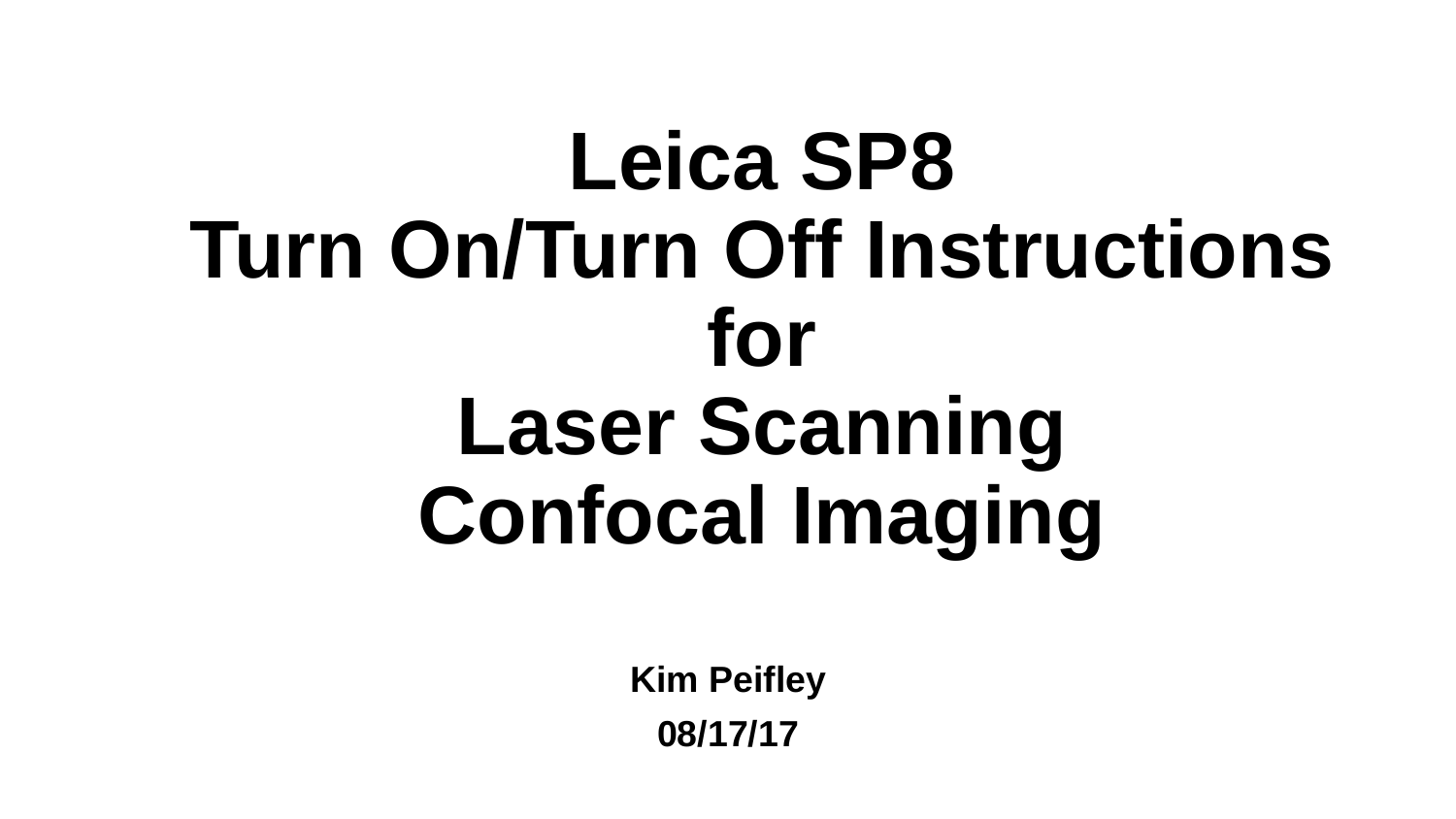# **Turn On**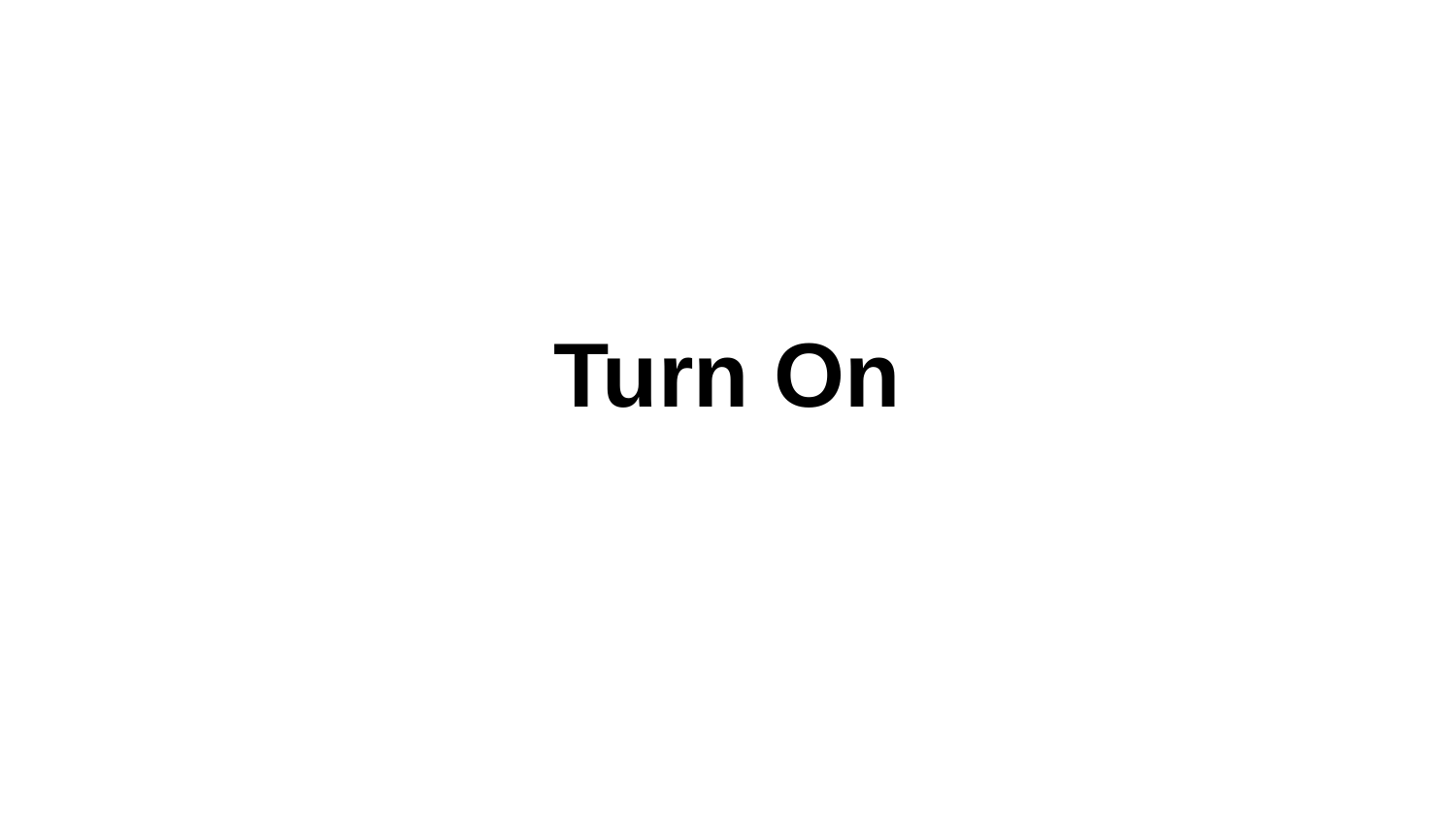**1. Turn on the left power strip.**



#### **This power strip controls the:**

- **A. CTR Advanced box.**
- **B. Computer power.**
- **C. Chiller.**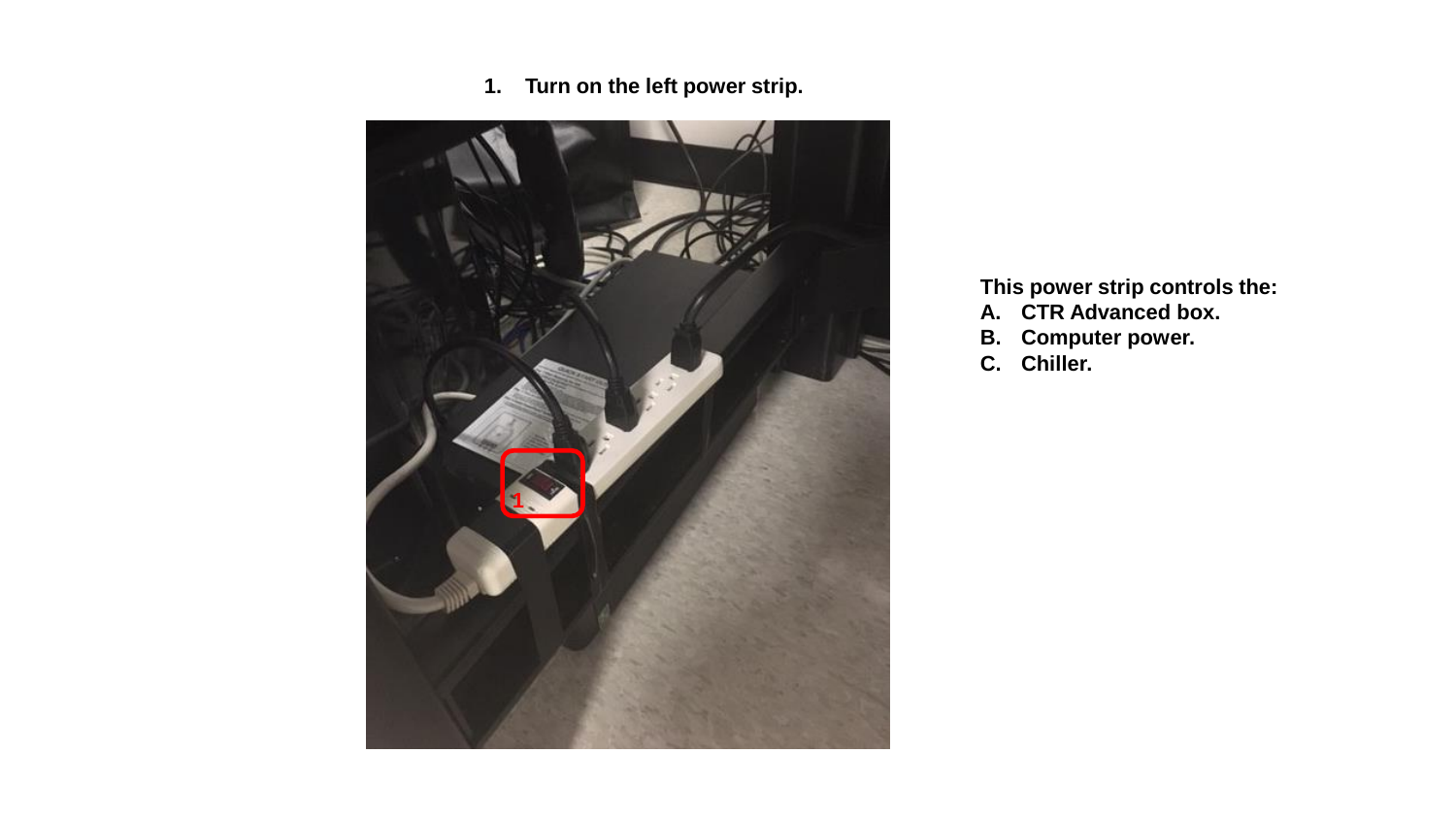- **2. Turn on the light source.**
- **3. Make sure the shutter button is in the "Remote" [out] position.**
- **4. Turn on computer.**





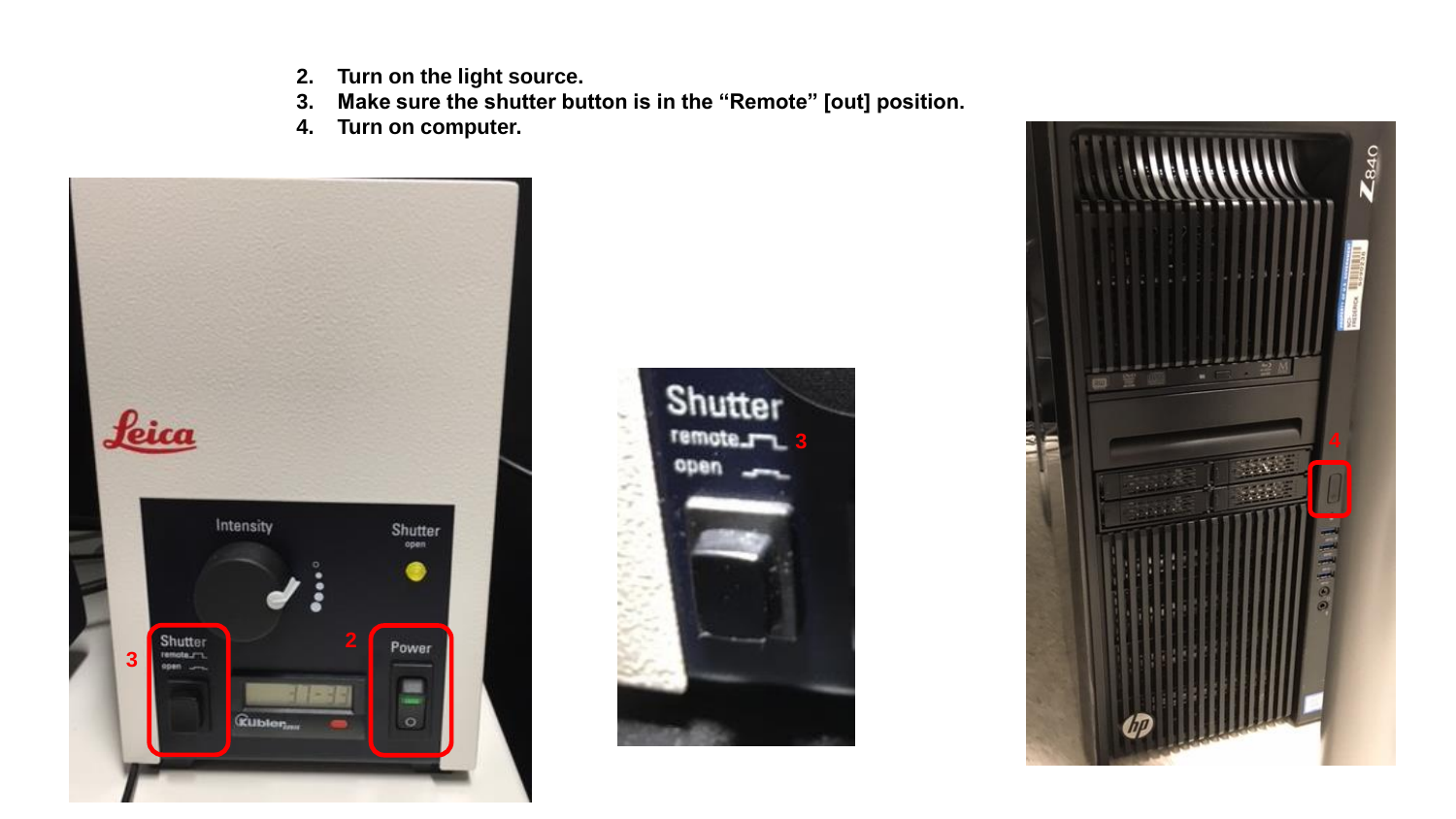**5. Turn on the scanning power unit.** 

**The unit consists of 3 parts: Scanner Power Switch, Laser Power Switch, Laser Emission Key. Turn these on one at a time.**



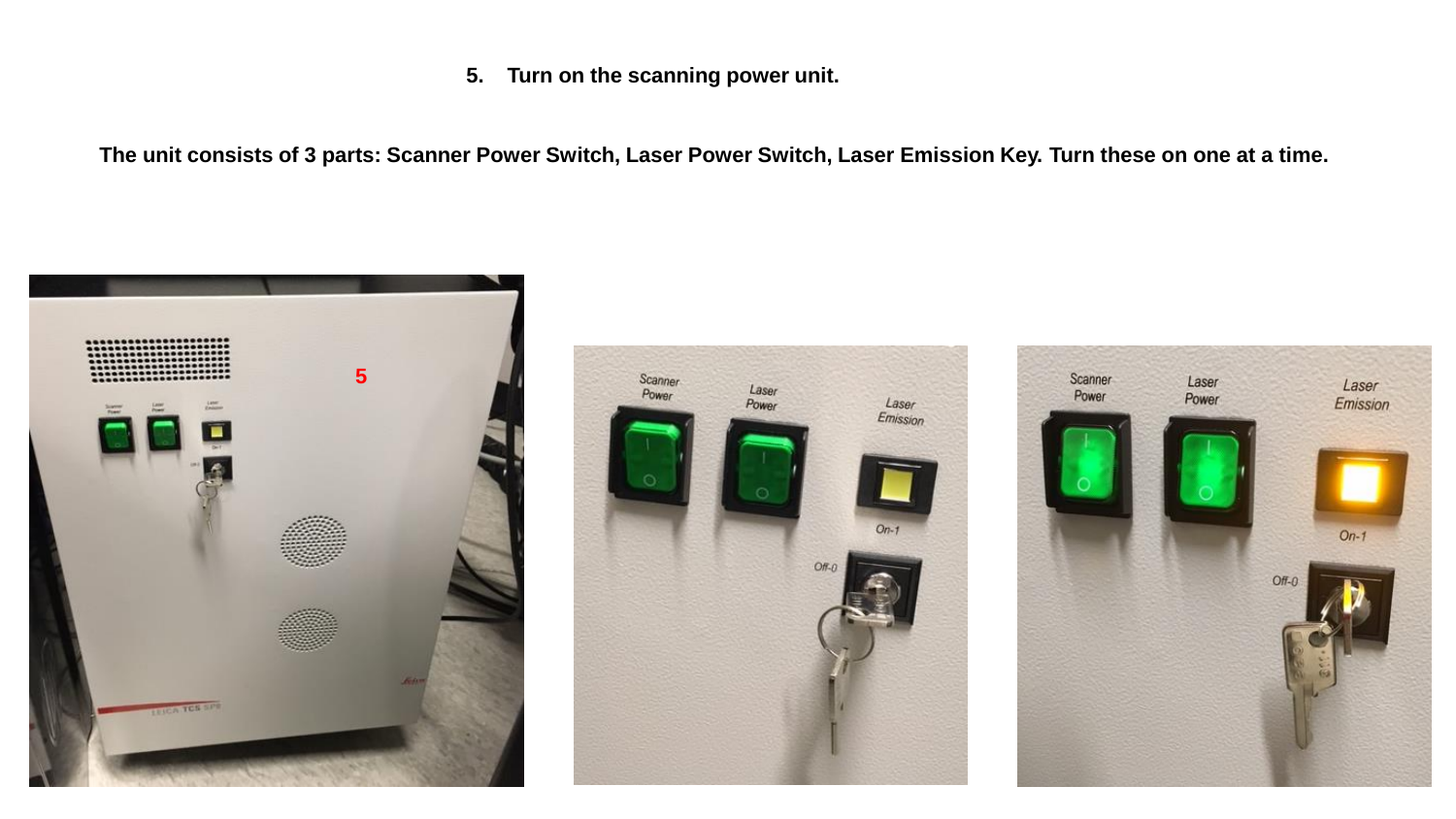- **6. On the touch screen pad select x,Z,y icon.**
- **7. In the x,Z,y window make sure the red line in the Current Position window is all the way at the bottom.**
- **8. If it is not at the bottom, select the Coarse button.**
- **9. Use the coarse focus knob on the microscope to lower the red line to the bottom.**

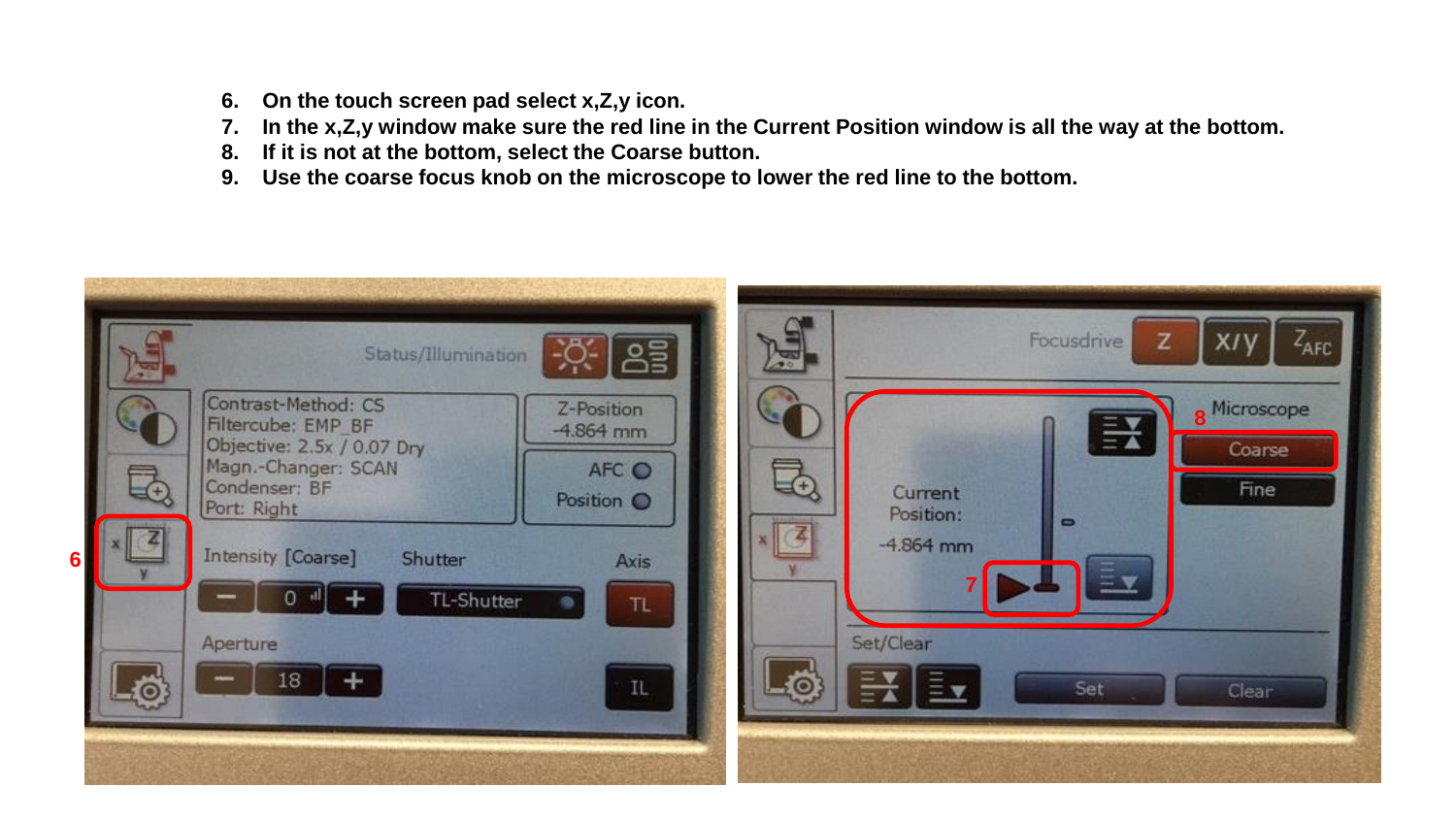- **10. Select the Objective Icon.**
- **11. Select the lowest magnification objective. In this case it is the 2.5x**

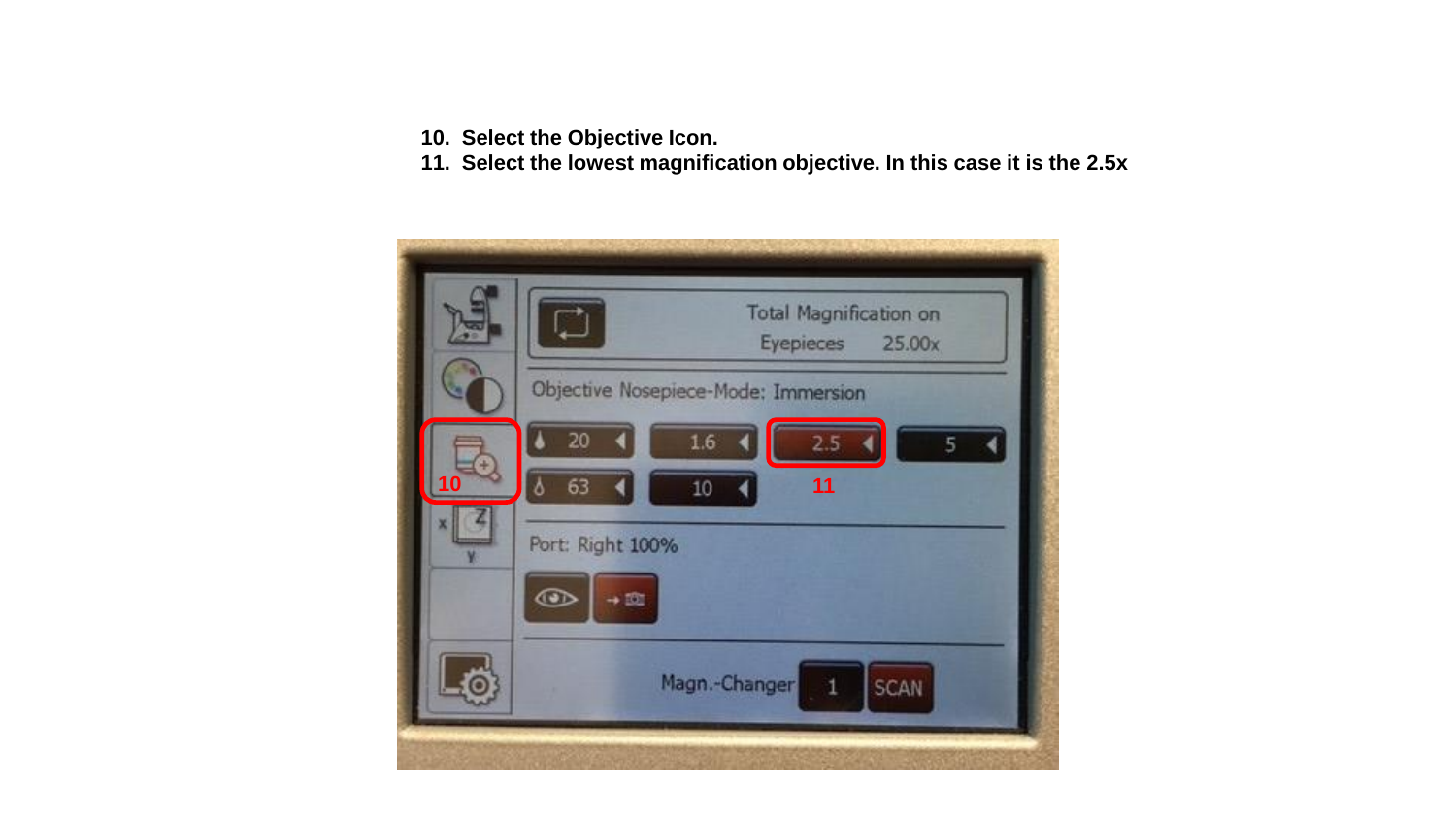**12. Check objective turret to make sure the objective is low enough and will not hit the stage when it initializes.**

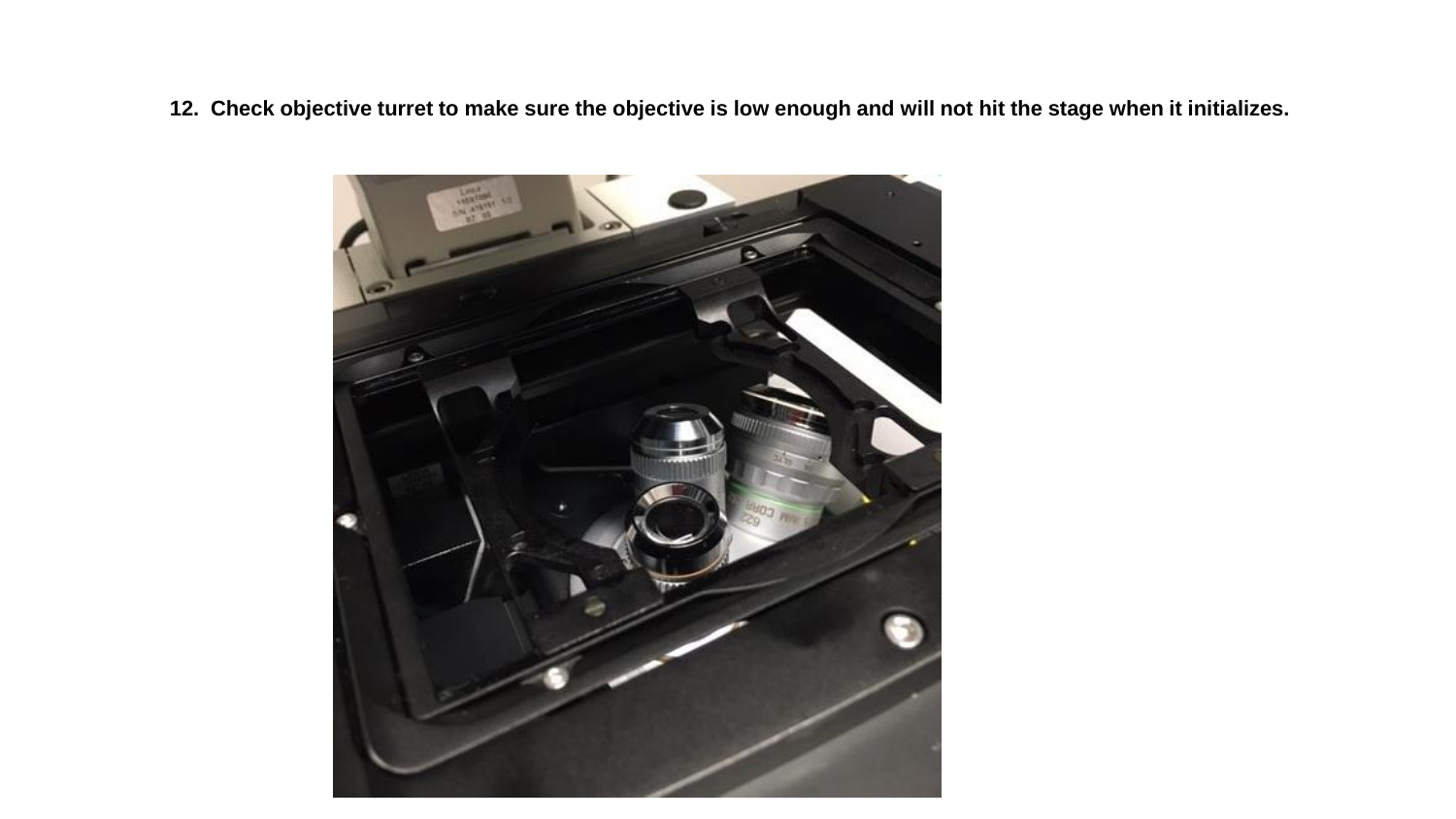- **13. To Open Windows click Administrator.**
- **14. Enter Password: !Admin12345.**
- **15. Hit the return/enter key on the keyboard.**



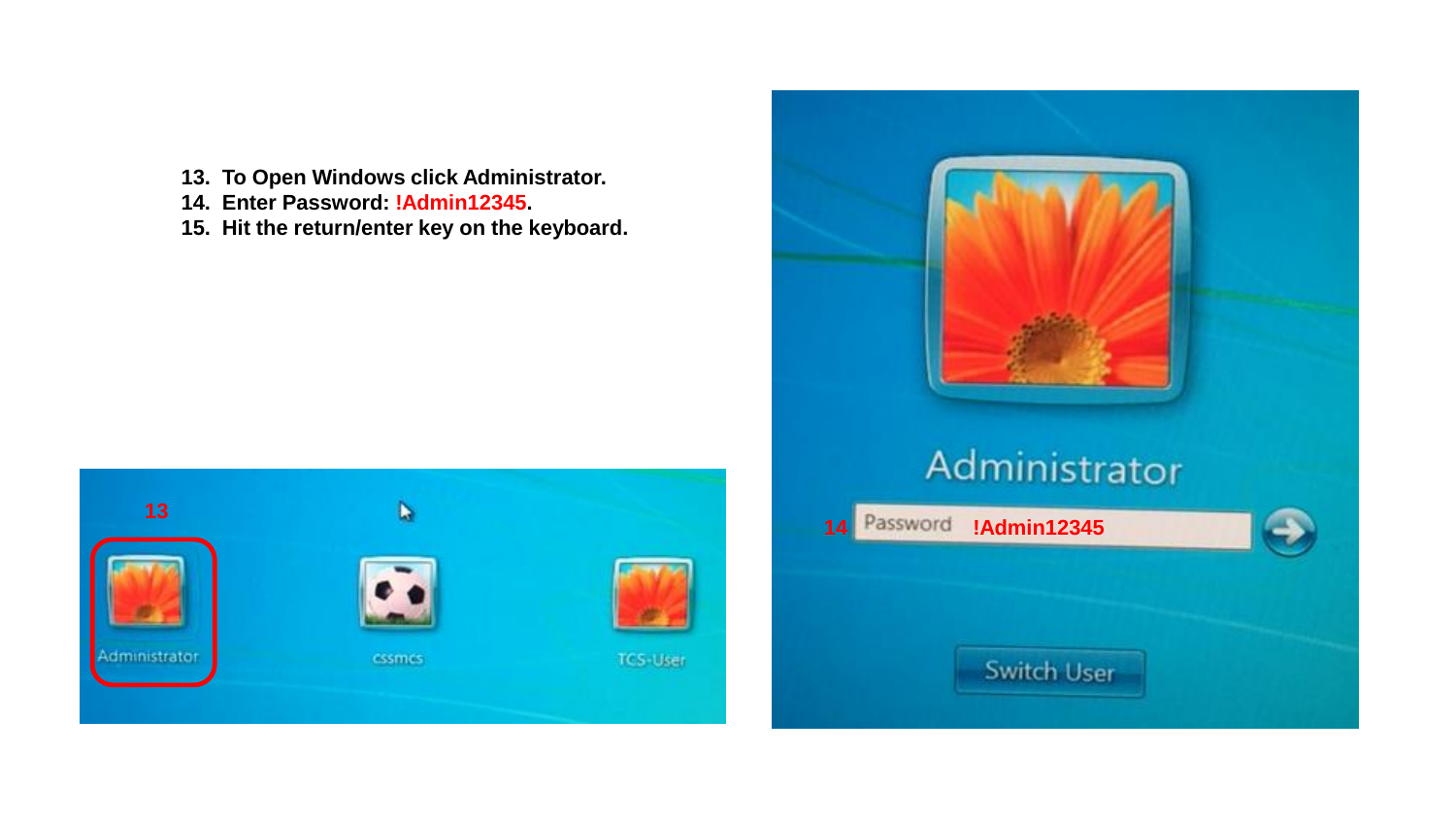### **16. This is the desk top. Click on LAS X to open up the acquisition software**

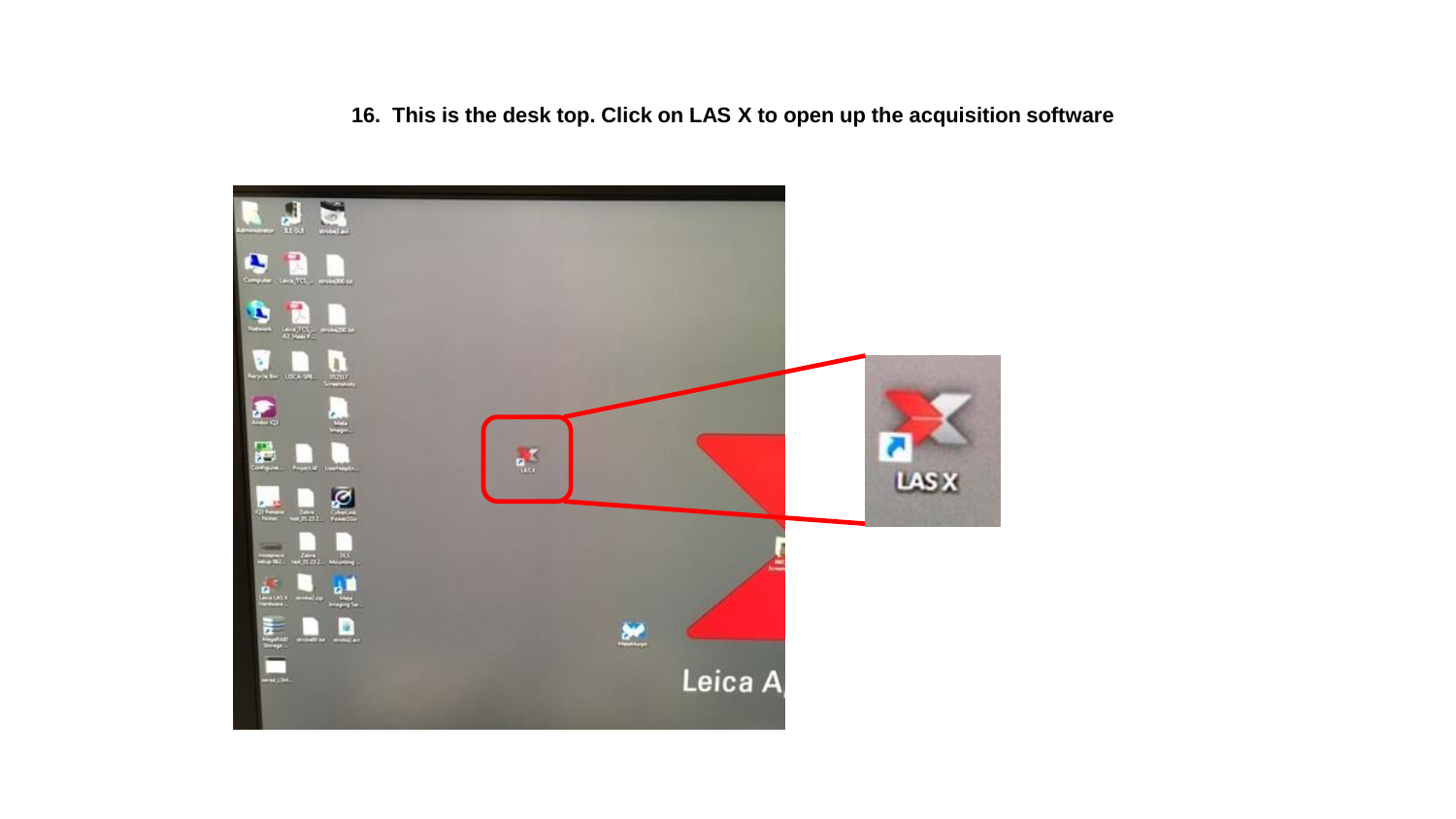**For Laser Scanning Confocal Select:**

**17. Configuration: machine.xlhw.**

**18. Microscope: DMI8.**

| Leica Application Suite X<br>3.1.1.15751     | <b>MICROSYSTEMS</b>                  |
|----------------------------------------------|--------------------------------------|
| Configuration: 17<br>Microscope:             | machine.xlhw $\div$<br>machine.xlhw  |
| Load settings at startup:                    | machineDLS.xlhw<br>SimulatorSP8.xlhw |
| Copyright © 2016 Leica Microsystems CMS GmbH | Cancel<br>OK                         |

| Leica Application Suite X<br>3.1.5.16308     | <b>MICROSYSTEMS</b>             |
|----------------------------------------------|---------------------------------|
| Configuration:                               | machine.xlhw $\div$             |
| $\sqrt{18}$<br>Microscope:                   | DMI8                            |
| Load settings at startup:                    | DM Manual-6<br>DM <sub>I8</sub> |
| Copyright © 2017 Leica Microsystems CMS GmbH | Cancel<br>OK                    |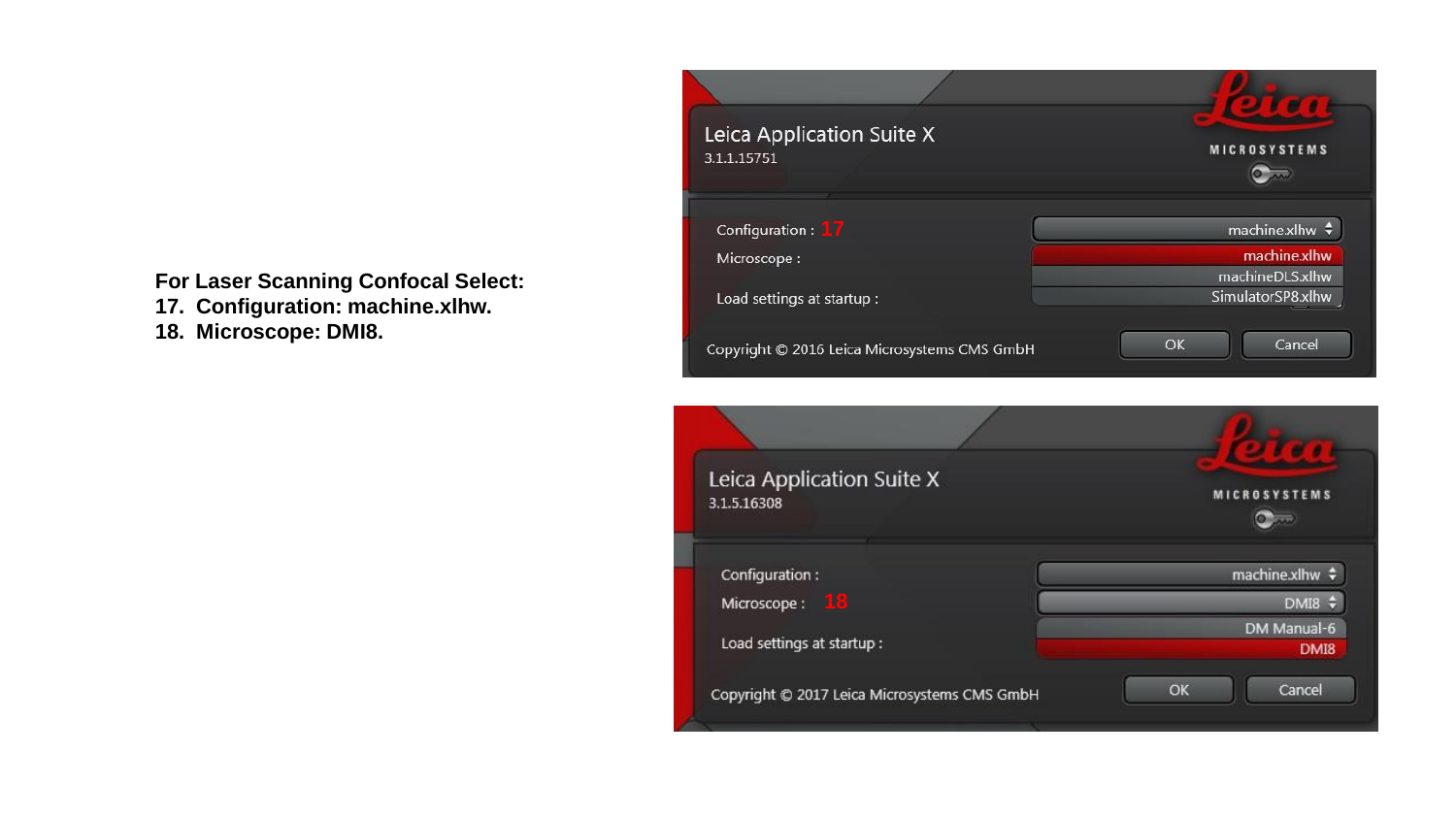**This shows the configuration and microscope settings for laser scanning confocal.**

#### Leica Application Suite X **MICROSYSTEMS**  $3.1.1.15751$  $\bullet$ Configuration: machine.xlhw  $\div$ DMI8  $\div$ Microscope: Load settings at startup:  $\bigcup$  OFF  $OK$ Cancel Copyright @ 2016 Leica Microsystems CMS GmbH

#### **19. Click Ok.**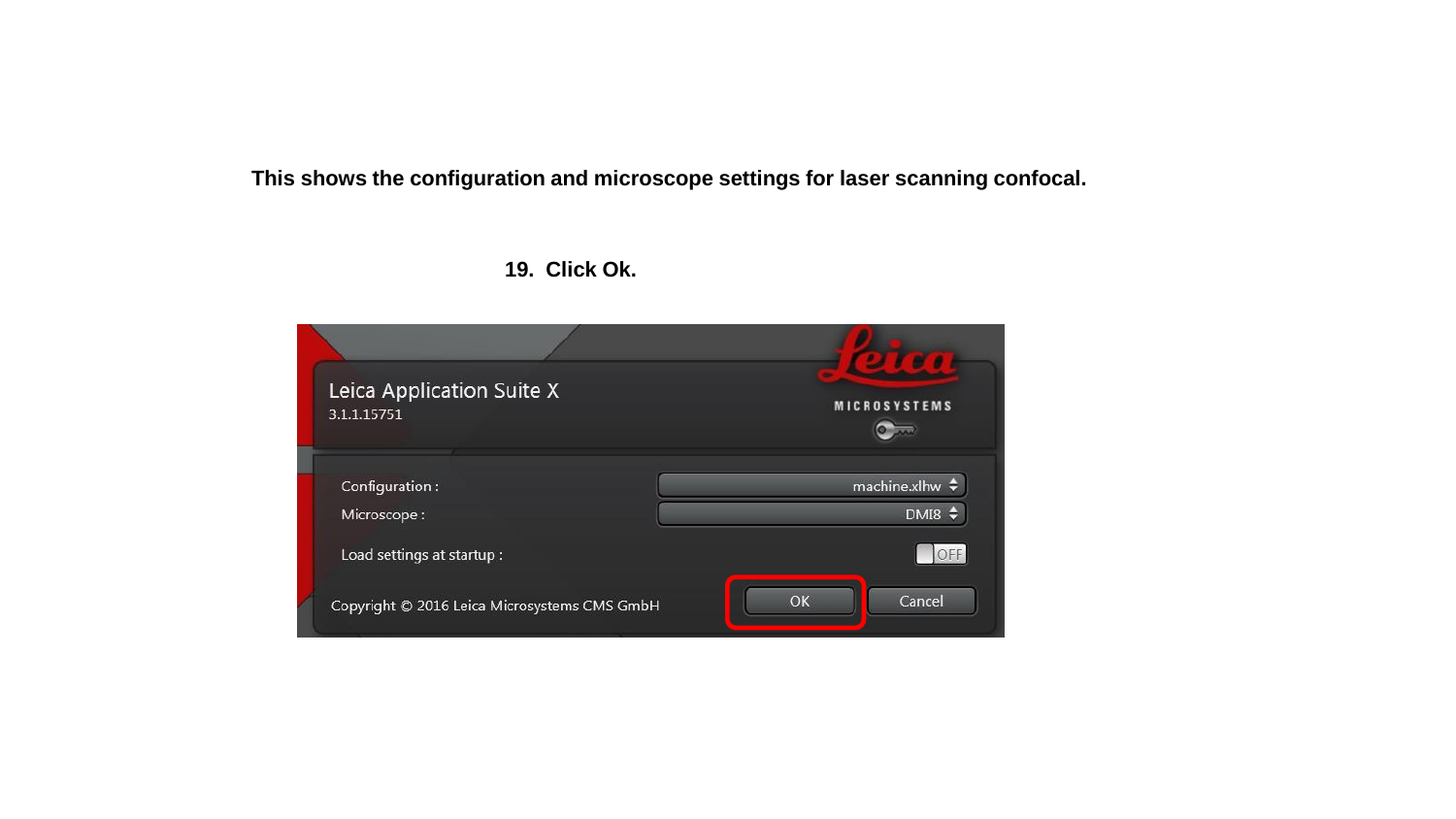**20. Tilt back condenser.**

**Note: Be patient while the system boots up.**



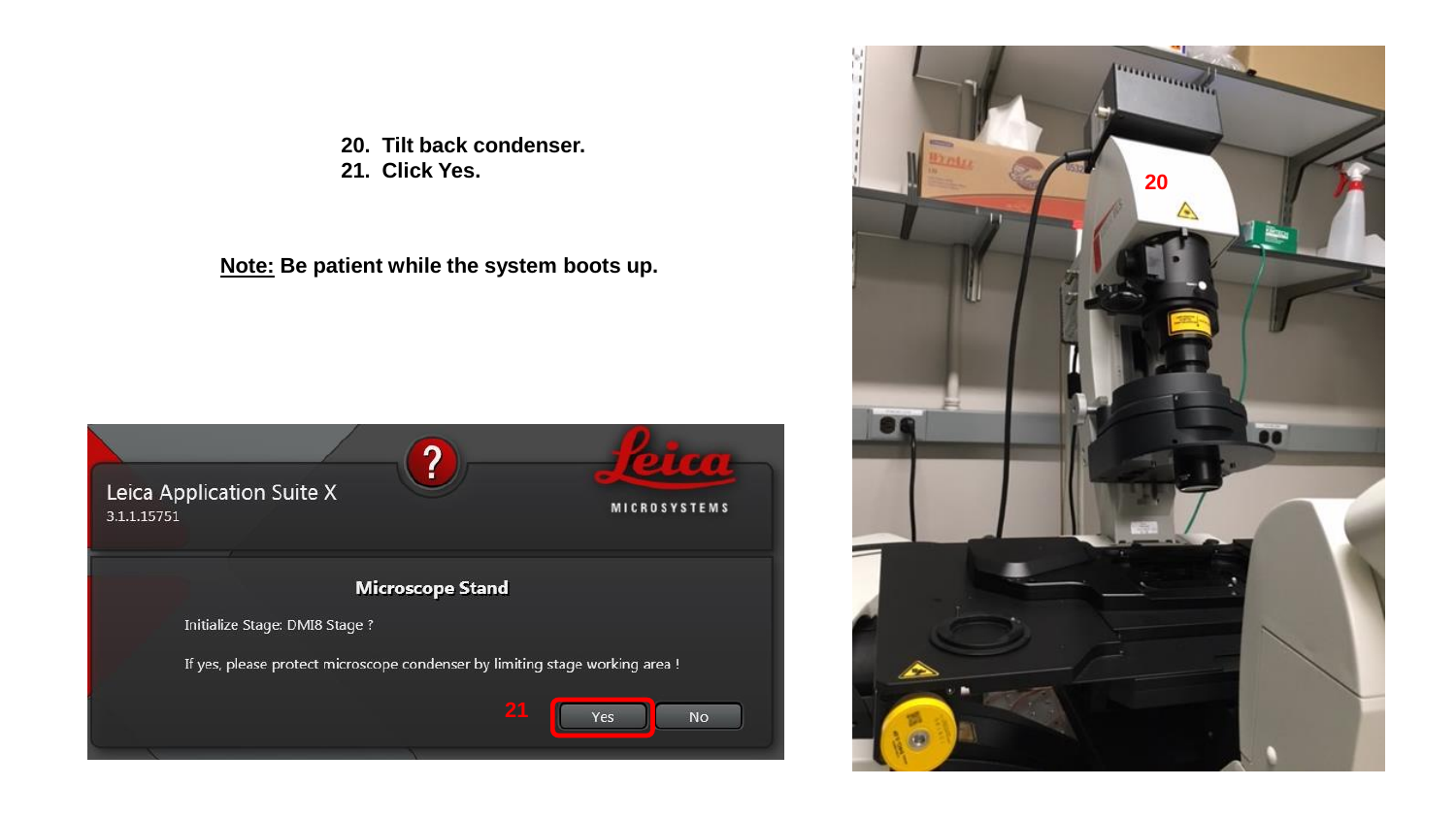#### **This is the acquisition work area.**

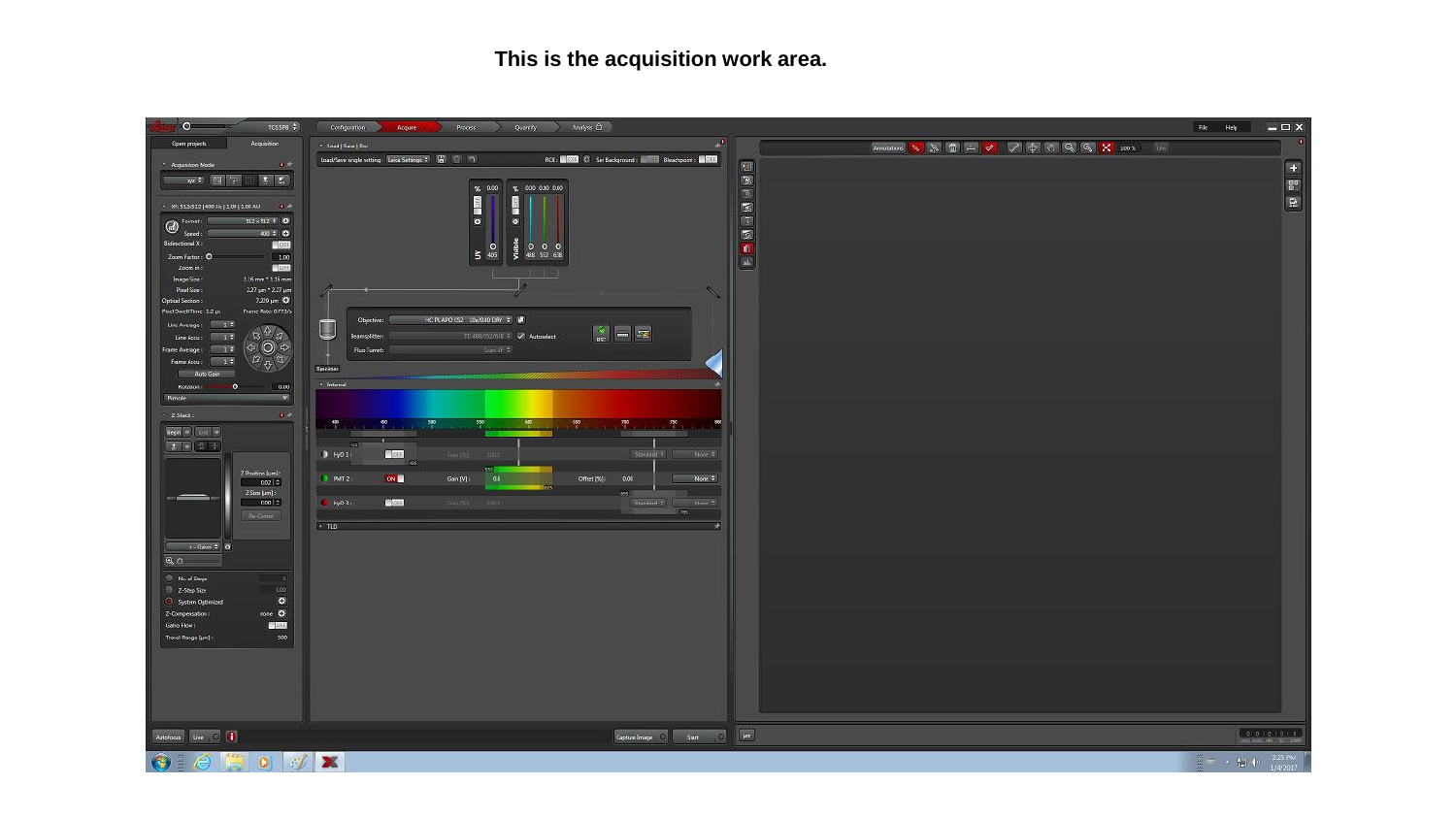# **Turn Off**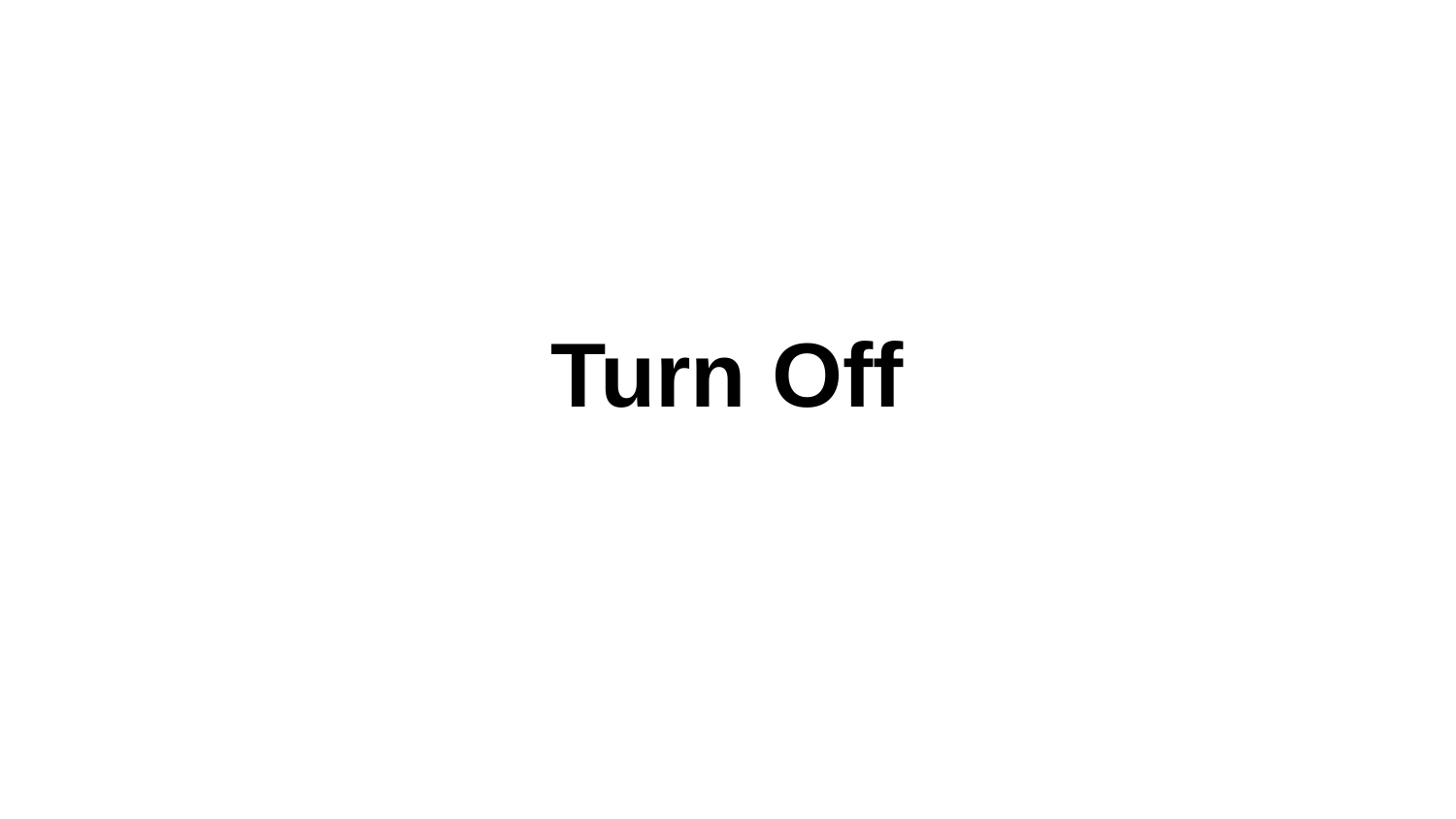- **1. Remove sample from stage.**
- **2. Clean objective.**
- **3. On the touch screen pad select x,Z,y icon.**
- **4. In the x,Z,y window make sure the red line in the Current Position window is all the way at the bottom.**
- **5. If it is not at the bottom, select the Coarse button.**
- **6. Use the coarse focus knob on the microscope to lower the red line to the bottom.**

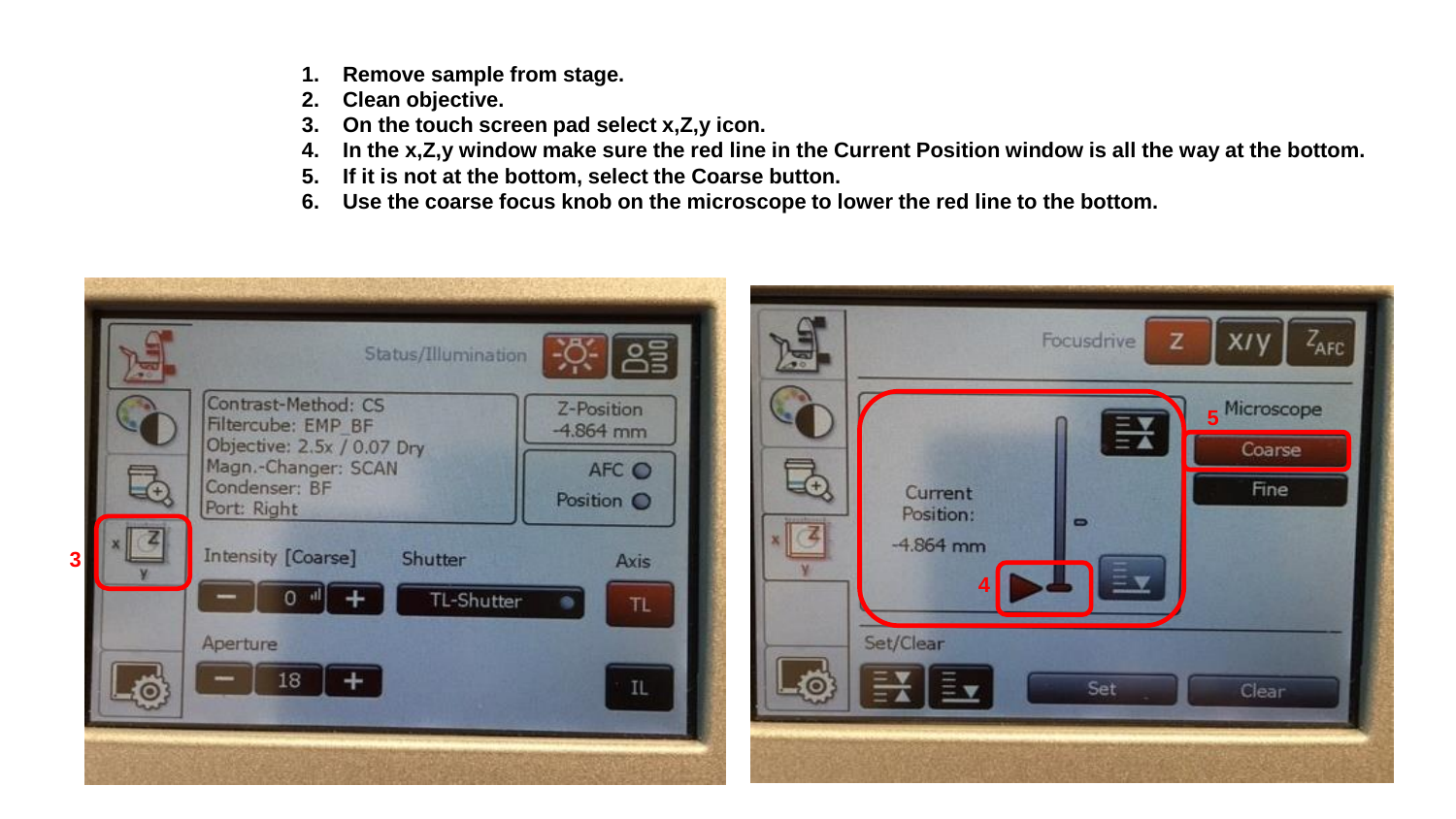- **7. On touch pad, select the objective icon**
- **8. Select lowest magnification objective. In this case 2.5x**

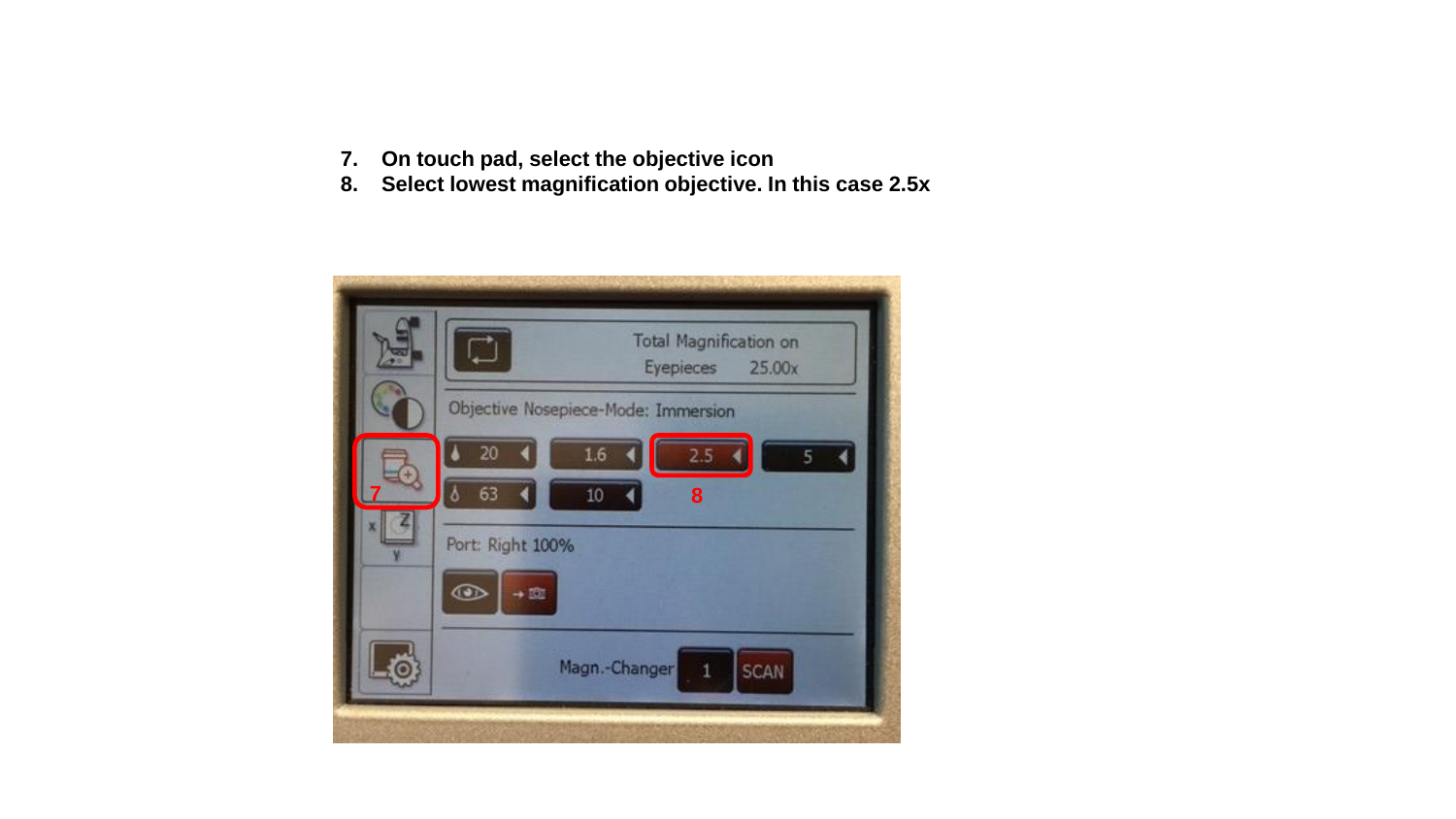- **9. Move data to omalshare-1 server.**
- **10. Turn off computer.**
- **11. Turn off light source.**

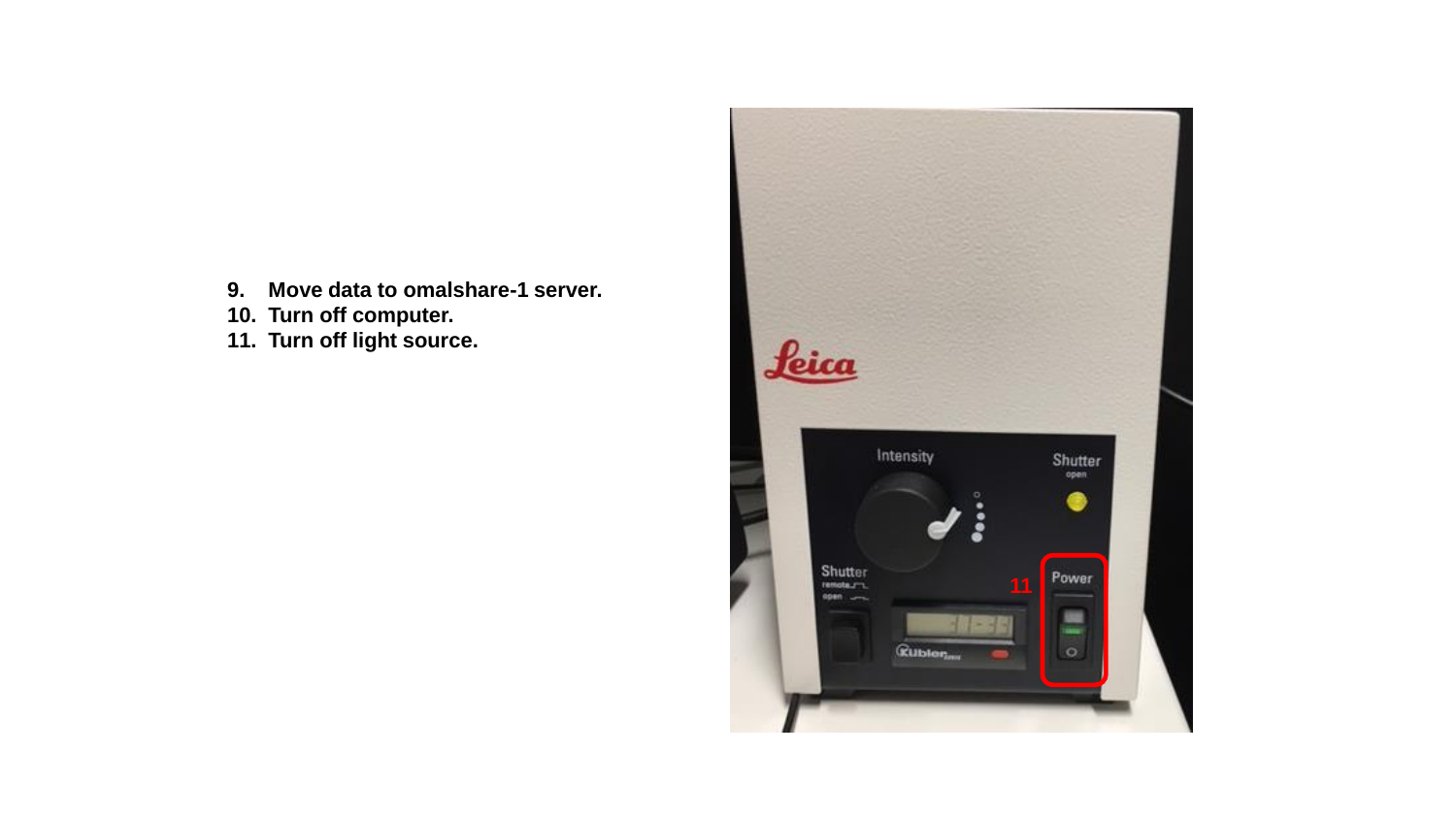**12. Turn off the scanning power unit.** 

**The unit consists of 3 parts: Scanner Power Switch, Laser Power Switch, Laser Emission Key. Turn these on one at a time.**